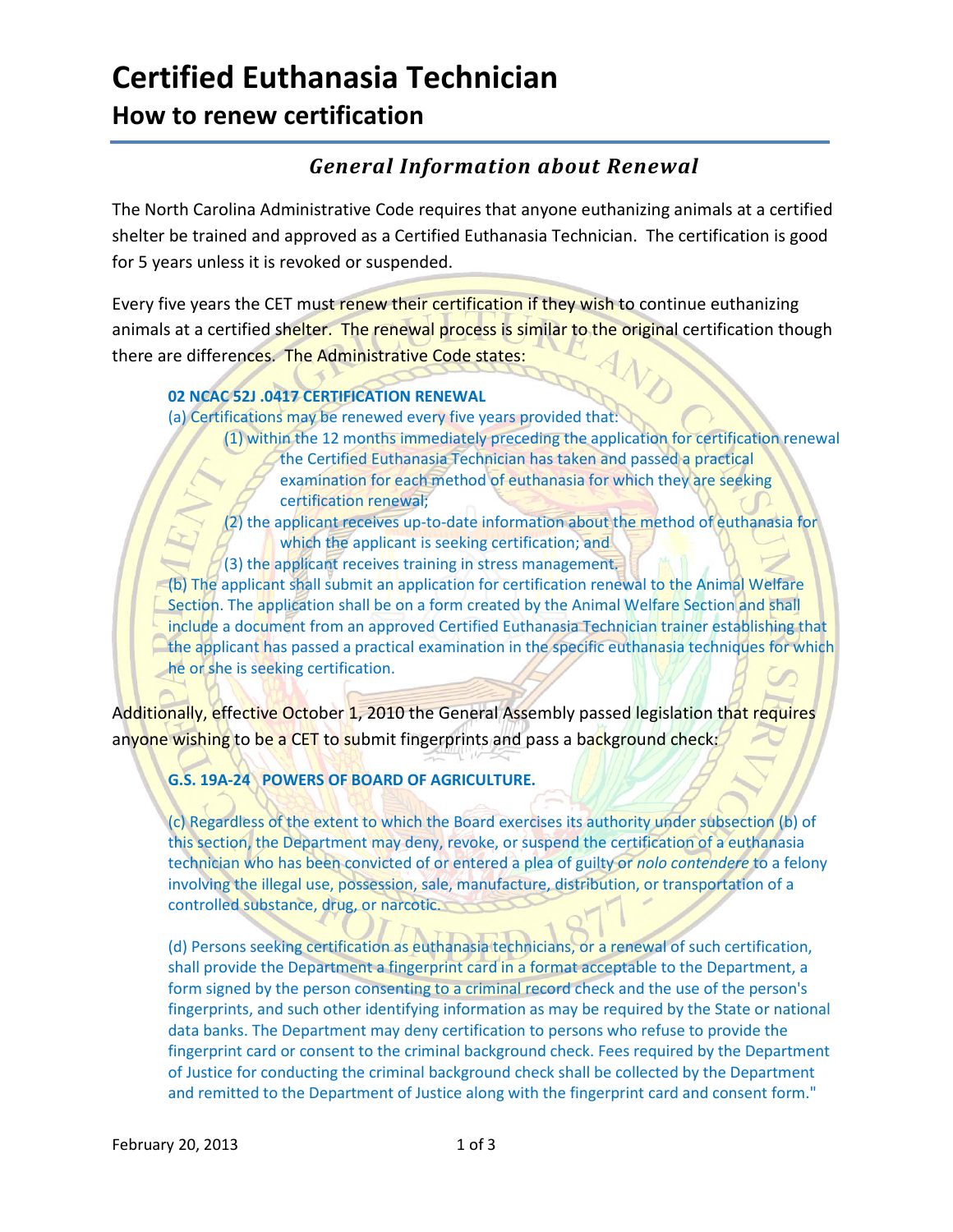# **Certified Euthanasia Technician**

## **How to renew certification**

### *Frequently Asked Questions*

#### **1. Will you notify me when my certification needs to be renewed?**

Yes, we will send you notification approximately 1 year before your certification expires. We will notify you again 6 months later if you have not renewed by that time.

**2. Will you notify my shelter when my certification needs to be renewed?** Yes, we will send a copy of your notification to the shelter at which you are certified.

#### **3. Where do I get an application/fingerprint card?**

You can send us a request in writing for the application/fingerprint card. The packet will include directions about how to complete the application and as well as what fields you will need to complete on your fingerprint card.

#### **4. Is there a charge for the CET application?**

No, there is no charge for the application but the State Bureau of Investigation charges us for each background check. At this time the fingerprint/background check costs \$38.00.

#### **5. How long will it take to process the CET application?**

It depends, we cannot complete the renewal until we have your application, a completed fingerprint card + the signed Authorization form, a check to process the fingerprint card, notice from your trainer that you have successfully completed training and the background check is returned from the SBI.

#### **6. How long will it take to process the fingerprint cards?** Usually it takes 1-2 weeks although occasionally it takes longer. Plan accordingly.

- **7. Who will teach the practical examinations for CET?** We expect that those people that have trained previously may also provide re-certification training. Watch our web site for details about upcoming classes.
- **8. What is "up-to-date information about the method of euthanasia"?** The trainer will decide what is necessary to bring you up to date.

#### **9. What is training in stress management?**

The term is not defined in the Administrative Code; your trainer will decide what is necessary to ensure that you have received stress management training.

**10. If I had a background check previously do I have to do another to renew my certification?**

Yes. You will need a new background check each time you renew your certification.